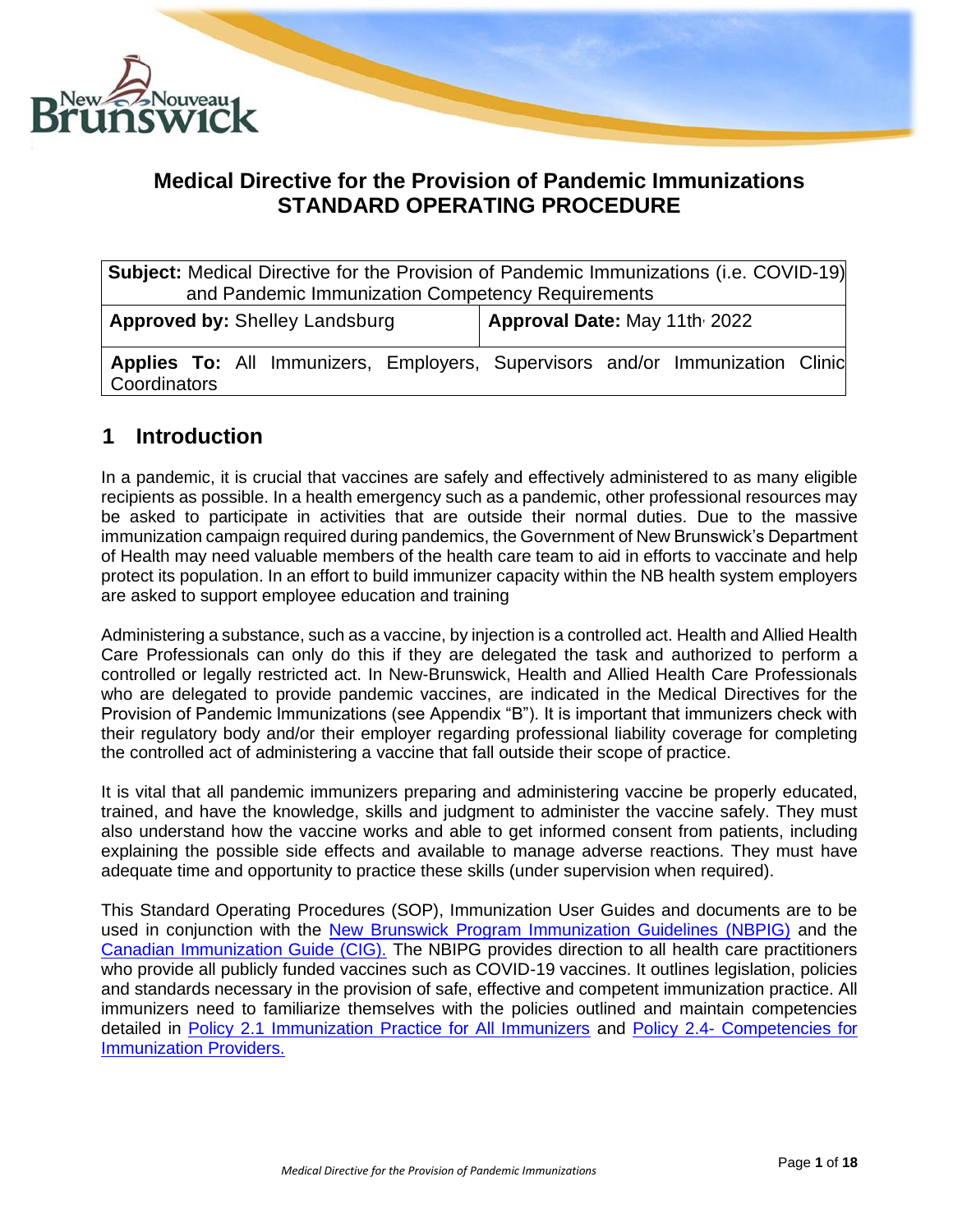

# **Purpose**

This SOP outlines the process to ensure safe and competent practice and that the requirements indicated in the Medical Directive for the Provision of Pandemic Vaccines through the publicly funded New Brunswick Immunization Program are met.

#### **Pandemic Immunizer Education/Training is Based on the Level of Vaccination Experience and Definitions Below**

**"Immunizer"** means the individual draws up and administers vaccines; ensures cold chain of vaccine is maintained; monitors for reactions post-immunization and manages any adverse effects following immunization as required; follows informed consent process; complies with workplace safety procedures; follows PPE policies and procedures; physically capable of carrying out clinical skills such as immunizations; in the process of, or has completed a health or allied health post-secondary program with the minimum education indicated in the two definitions below:

**"Experienced" immunizer means** Health and Allied Health Care Professionals who **routinely administer** vaccines to people in their daily practice (i.e. any of the New-Brunswick's publicly funded vaccines such as Influenza vaccine) and have obtained immunization competency (i.e. their supervisor /manager approved them as competent) within **the last 3 years** aligned with the NB Immunization Program Guide and Policy 2.4 - [Competencies for Immunization Providers.](https://www2.gnb.ca/content/dam/gnb/Departments/h-s/pdf/en/CDC/HealthProfessionals/NBIPG-policy2-4-e.pdf)

If HCPs have been routinely administering vaccines during this pandemic including any publicly funded immunization programs in New-Brunswick within the last 3 years**, they are considered "experienced**". If HCP have **not been** routinely administering immunizations within those 3 years, they are not considered experienced to deliver pandemic vaccines and will require to complete the "novice" immunizer education outlined in this Standard Operational Procedure.

HCPs administering pandemic vaccines should administer vaccines to the cohort they are competent to administer. For example, to be competent to administer adult vaccines, the only requirement is competency for adult vaccination. Additional competency is required to administer to individuals under 12 years of age, when applicable (see Appendix A).

#### **Experienced immunizers will require the following education to safely administer pandemic vaccines:**

- 1. Have up-to-date CPR training. A CPR Level C within the last 2 years is acceptable.
- 2. Review the [Sensitivity Training for Healthcare Providers Caring for New-Brunswick's Cross-](https://www2.gnb.ca/content/dam/gnb/Departments/eco-bce/Promo/covid-19/cultural-competency-sensitivity.pdf)[Cultural Populations.](https://www2.gnb.ca/content/dam/gnb/Departments/eco-bce/Promo/covid-19/cultural-competency-sensitivity.pdf)
- 3. Review and be able to practice in accordance with th[e New-Brunswick Program Immunization](https://www2.gnb.ca/content/gnb/en/departments/ocmoh/for_healthprofessionals/cdc/NBImmunizationGuide.html)  [Guide \(NBPIG\)](https://www2.gnb.ca/content/gnb/en/departments/ocmoh/for_healthprofessionals/cdc/NBImmunizationGuide.html) Policies, Standards and Guidelines and related Appendices in this document.
- 4. Review and refer to the provincial pandemic guide when administering pandemic vaccines (**i.e. for COVID-19 the** [New Brunswick COVID-19 Vaccine Clinic Guide for Immunizers](https://www2.gnb.ca/content/dam/gnb/Departments/eco-bce/Promo/covid-19/Vaccine-Clinic-Guide.pdf) and Providers) found on the resource webpage made available for Health Care Professionals (**i.e. for COVID-19** Vaccine resources for health professionals (gnb.ca) including the specific pandemic vaccine product information.
- 5. Review, complete and sign with your employer the **Employee Record of Pandemic Immunization Competencies: Adult and/or Pediatric** located in Appendix A.
- 6. Review and sign the **Medical Directive for the Provision of Pandemic Immunizations** located in Appendix B. Health and Allied Health Care Professionals who administer vaccines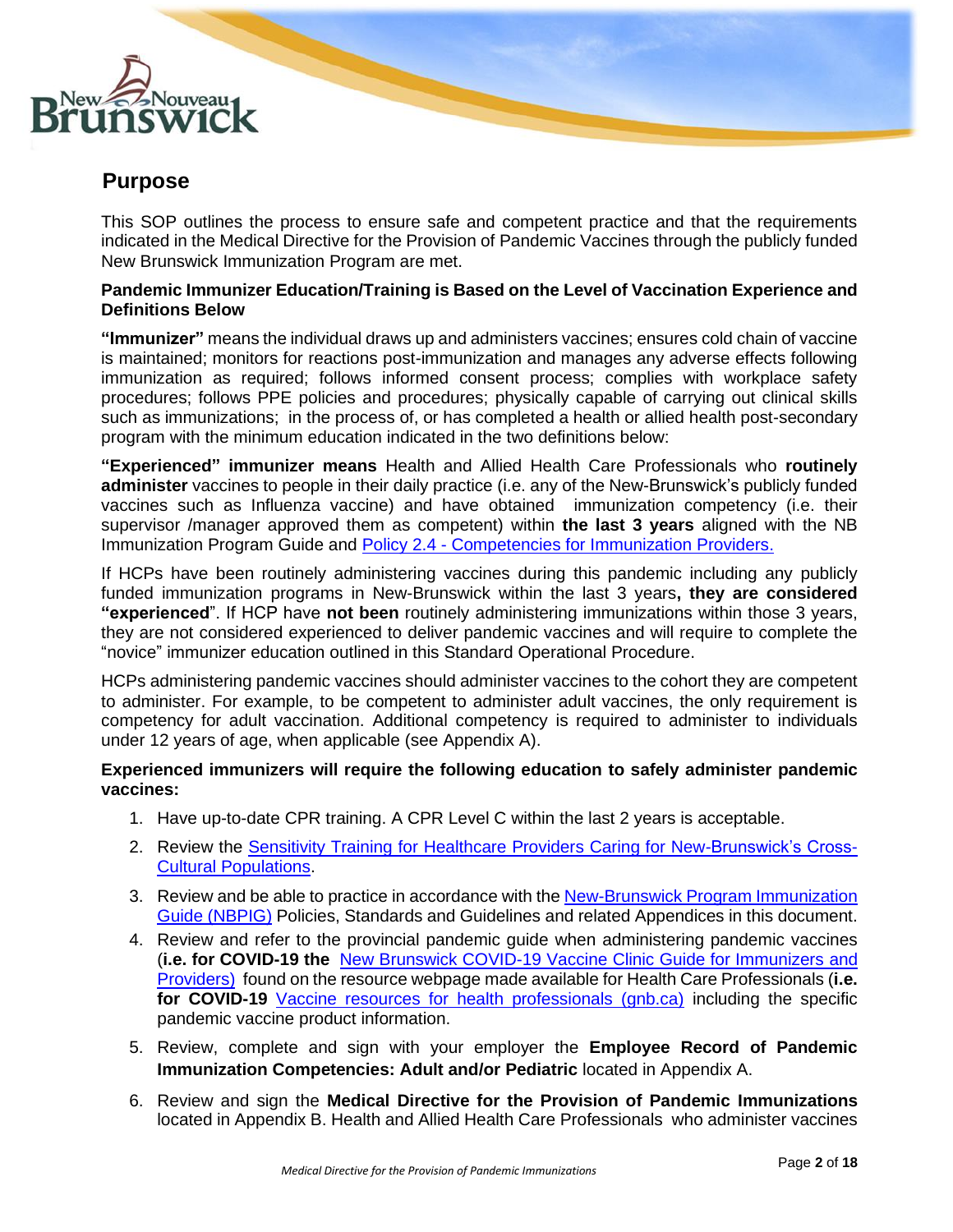

as part of their scope of practice identified in Appendix B do not need to sign the Medical Directive but do need to review the Medical Directive to safely administer pandemic vaccines.

**"Novice" immunizer in a pandemic means** Health and Allied Health Care Professionals who do not have any previous immunization certifications **outlined in** [NBPIG policy 2.4.](https://www2.gnb.ca/content/dam/gnb/Departments/h-s/pdf/en/CDC/HealthProfessionals/NBIPG-policy2-4-e.pdf) Individuals must have completed during their core health education, at minimum, the following courses:

- 1. intramuscular injections; and
- 2. anatomy and physiology.

This includes students and those qualified to practice medicine, registered nursing, or licensed practical nursing in another jurisdiction outside NB or outside Canada and are not licensed in NB. Novice immunizers who do not have the minimum requirements, will not be able to administer pandemic vaccines.

#### **Novice immunizers will require the following education to safely administer pandemic vaccines:**

- 1. Complete the **minimal following 3 modules (out of 14 available)** through the [Education](https://cps.ca/en/epic-pfci)  [Program for Immunization Competencies](https://cps.ca/en/epic-pfci) (EPIC):
	- o Adverse events following immunization
	- o Documentation and populations requiring special considerations
	- o Administration of immunizing agents
- 2. All novice immunizers must acquire immunization experience by participating in a supervised pandemic immunization setting until competency is reached. Typically, the number of supervised injections for new immunizers to gain competency is 3 vaccine administrations for the applicable age groups. Additional time and supervision may be needed and will be determined by the employer, the clinic supervisor or the preceptor for students.
- 3. Have up-to-date CPR training. A CPR Level C within the last 2 years is acceptable.
- 4. Review the [Sensitivity Training for Healthcare Providers Caring for New-Brunswick's Cross-](https://www2.gnb.ca/content/dam/gnb/Departments/eco-bce/Promo/covid-19/cultural-competency-sensitivity.pdf)[Cultural Populations.](https://www2.gnb.ca/content/dam/gnb/Departments/eco-bce/Promo/covid-19/cultural-competency-sensitivity.pdf)
- 5. Review and be able to practice in accordance with the [New-Brunswick Program Immunization](https://www2.gnb.ca/content/gnb/en/departments/ocmoh/for_healthprofessionals/cdc/NBImmunizationGuide.html)  [Guide \(NBPIG\)](https://www2.gnb.ca/content/gnb/en/departments/ocmoh/for_healthprofessionals/cdc/NBImmunizationGuide.html) Policies, Standards and Guidelines and related Appendices in this document.
- 6. Review and refer to the pandemic guide available (**i.e. for COVID-19 the** [New Brunswick](https://www2.gnb.ca/content/dam/gnb/Departments/eco-bce/Promo/covid-19/Vaccine-Clinic-Guide.pdf)  [COVID-19 Vaccine Clinic Guide for Immunizers](https://www2.gnb.ca/content/dam/gnb/Departments/eco-bce/Promo/covid-19/Vaccine-Clinic-Guide.pdf) and Providers) found on the resource webpage made available for Health Care Professionals (**i.e. for COVID-19** Vaccine resources for health professionals (gnb.ca) including the specific pandemic vaccine product information.
- 7. Review, complete and sign with your employer the **Employee Record of Pandemic Immunization Competencies: Adult and/or Pediatric** located in Appendix A.
- 8. Review and sign the **Medical Directive for the Provision of Pandemic Immunizations** located in Appendix B. Health and Allied Health Care Professionals who administer vaccines as part of their scope of practice identified in Appendix B do not need to sign the Medical Directive but do need to review the Medical Directive to safely administer pandemic vaccines.

**Note**: **Individuals who have completed only 3 out of the 14 EPIC modules do not meet the educational requirements to administer publicly funded vaccines for routine programs.**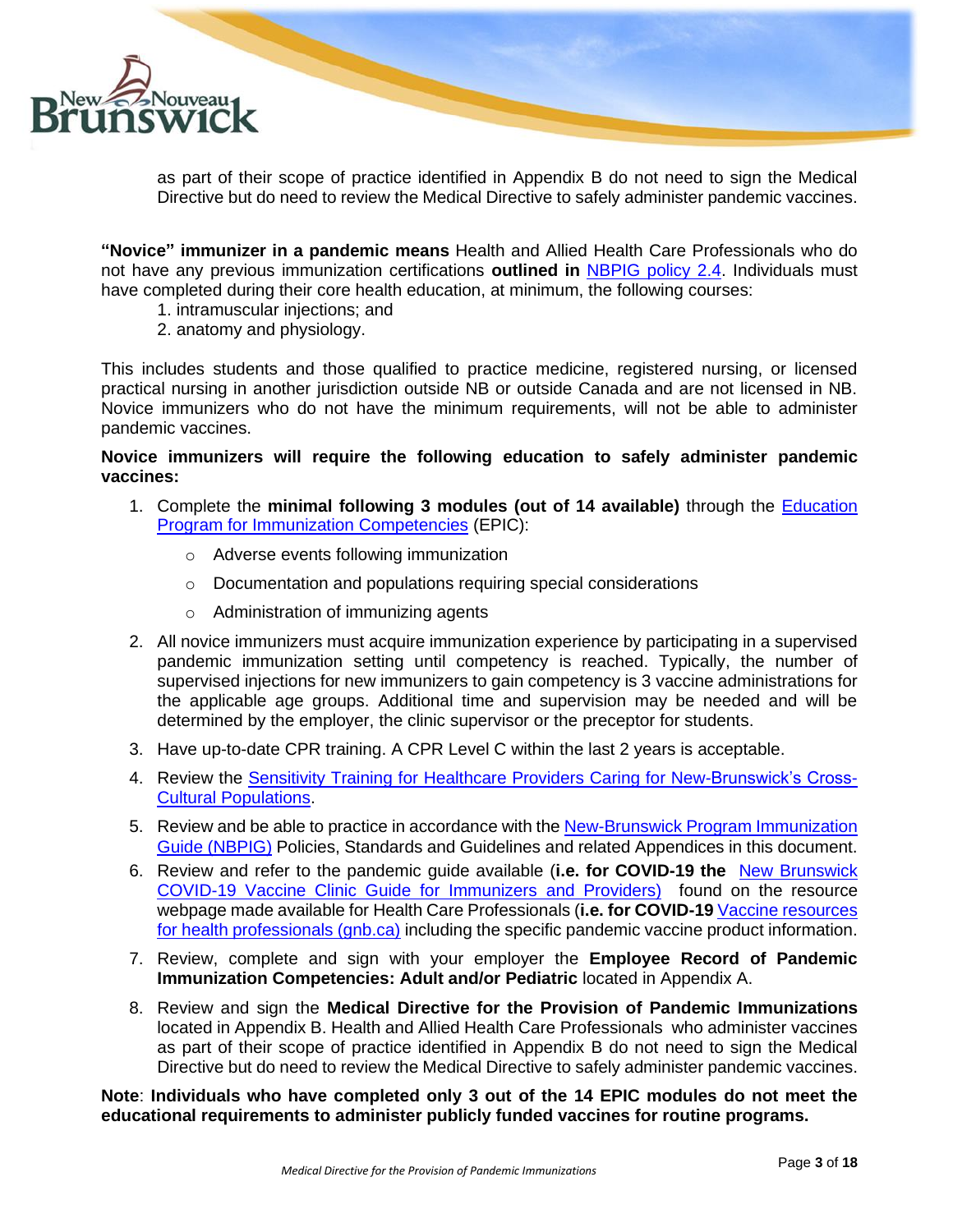

### **Employer/Supervisor Responsibilities**

It is the employer's **shared** responsibility to ensure and track employees competency levels. This includes completing the competency checklist in Appendix A and signing the **Medical Directive for the Provision of Pandemic Immunizations** with the employee, located in Appendix B.

Employers must have in place ongoing quality control to ensure adherence to the conditions of this Standard Operating Procedure for Completion of Immunization Competency Training for Pandemic Vaccines and for the policies, standards and guidelines outlined in the [New-Brunswick Program](https://www2.gnb.ca/content/gnb/en/departments/ocmoh/for_healthprofessionals/cdc/NBImmunizationGuide.html)  [Immunization Guide \(NBPIG\).](https://www2.gnb.ca/content/gnb/en/departments/ocmoh/for_healthprofessionals/cdc/NBImmunizationGuide.html)

Employers are accountable for advocating for practice settings that minimize risks to both the employee and the individual. This includes professional liability coverage for completing the controlled act of administering vaccines.

## **Employee Responsibilities**

It is the employee's **shared** responsibility to ensure they have the knowledge and expertise to administer pandemic vaccines safely and competently. Employees should work with their employers to get the skills and training they need to allow best possible care while during this challenging time.

**The Medical Directive for the Provision of Pandemic Immunizations** is intended for use in delegation of immunizing the population of New Brunswick with the pandemic vaccines.

Allied Health Care Professionals need to understand that their professional liability and check with their insurance provider and organization about liability insurance coverage for completion of tasks that fall outside the practice area such as administering vaccines.

## **Reporting Errors and Near Miss Requirements**

All incidents and near misses must be reported to the clinic coordinators. Immunizers are to review the NBPIG Appendix 4.2.2 – [Reporting of Errors and Near Miss Requirements.](https://www2.gnb.ca/content/dam/gnb/Departments/h-s/pdf/en/CDC/HealthProfessionals/NBIPG-appendix-4-2-2.pdf)

## **Reporting Adverse Event Following Immunization (AEFIs)**

Please note that all allied and health care providers who administer vaccines and/or provide clinical care for clients are required to complete and submit a[n adverse event following immunization \(AEFIs\)](https://www2.gnb.ca/content/dam/gnb/Departments/h-s/pdf/en/CDC/Epidemiology/NBAEFIFormE.pdf)  [form](https://www2.gnb.ca/content/dam/gnb/Departments/h-s/pdf/en/CDC/Epidemiology/NBAEFIFormE.pdf) for any adverse events. Both serious and non-serious AEFIs are sent to local Public Health offices.

Serious events must be reported and submitted in writing **within 1 working day** to the local Public Health Office and other events to the local Public Health office **within 5 working days**. The AEFI report form and information on reportable criteria can be found in the [NBPIG.](https://www2.gnb.ca/content/gnb/en/departments/ocmoh/for_healthprofessionals/cdc/NBImmunizationGuide.html)

# **2 History**

| Date              | <b>Version</b> | <b>Revised By</b>        | <b>Approved By</b> | <b>Revision</b> |
|-------------------|----------------|--------------------------|--------------------|-----------------|
| December 14, 2021 |                | Nadia Drisdelle RN, BScN | Shelley Landsburg  | Initial version |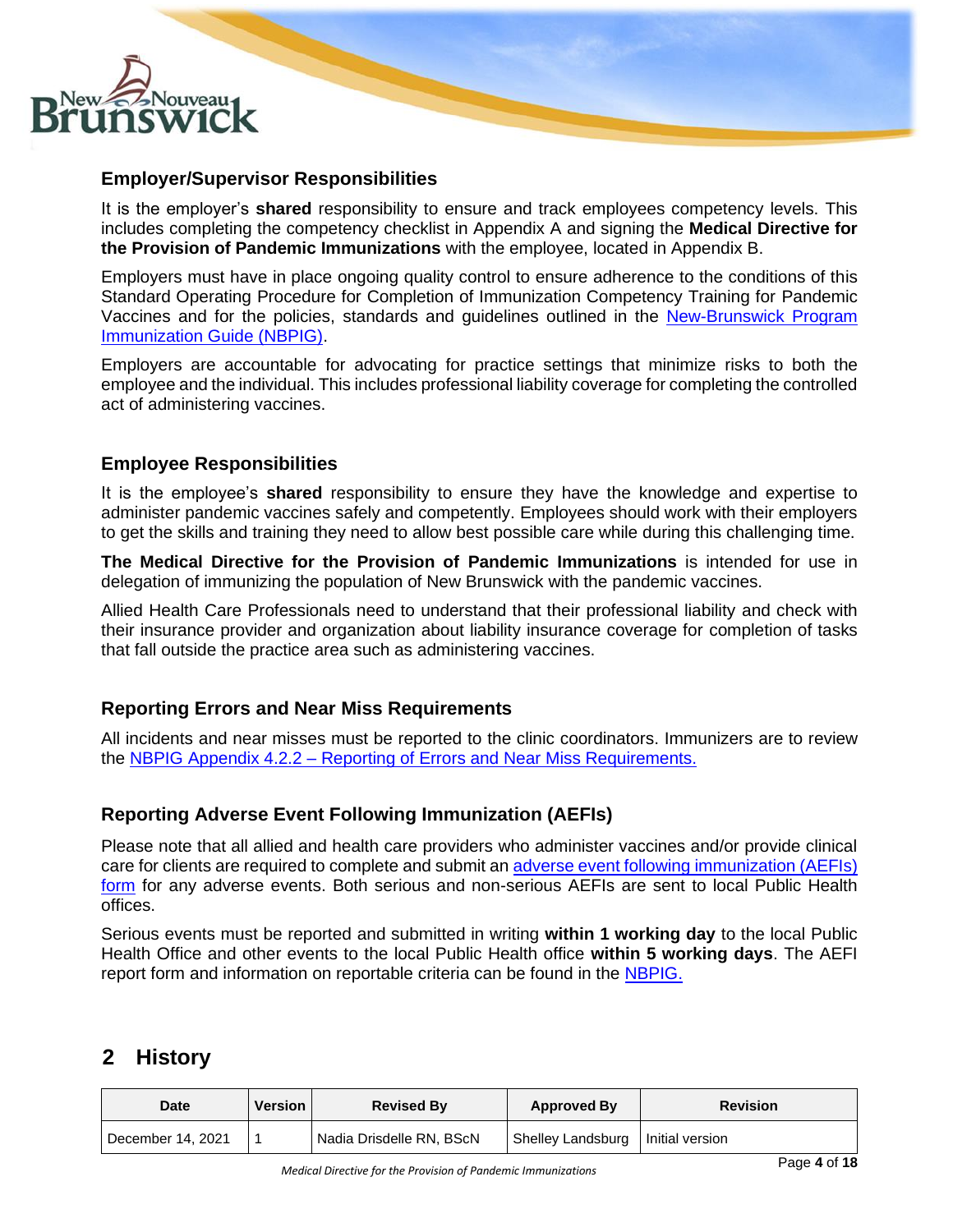

| January 14, 2022 | $\overline{c}$ | Nadia Drisdelle, Suzann<br>Feggos, Janice Jardine,<br>Francis Durepos, Shelley<br>Landsburg | Shelley Landsburg | Version 2 revisions include<br>immunizer definitions; minimal<br>qualifications and required<br>education; professional liability;<br>Appendix B Medical Directives<br>and list of approved allied health<br>immunizers                                                                                                                                                                                        |
|------------------|----------------|---------------------------------------------------------------------------------------------|-------------------|----------------------------------------------------------------------------------------------------------------------------------------------------------------------------------------------------------------------------------------------------------------------------------------------------------------------------------------------------------------------------------------------------------------|
| May 3rd, 2022    | 3              | Nadia Drisdelle, Suzann<br>Feggos, Janice Jardine,<br><b>Francis Durepos</b>                | Shelley Landsburg | Version 3 revisions: edited to<br>pandemic vaccine competencies<br>versus COVID-19, clarifications<br>to experienced and novice<br>immunizer education. Appendix<br>A revisions to documentation of<br>competency reached and clarify<br>plan of action. Medical Directives<br>edited to reflect "pandemic"<br>vaccines, fixed hyperlinks and<br>formatting errors. Clarified peds<br>versus adult competency. |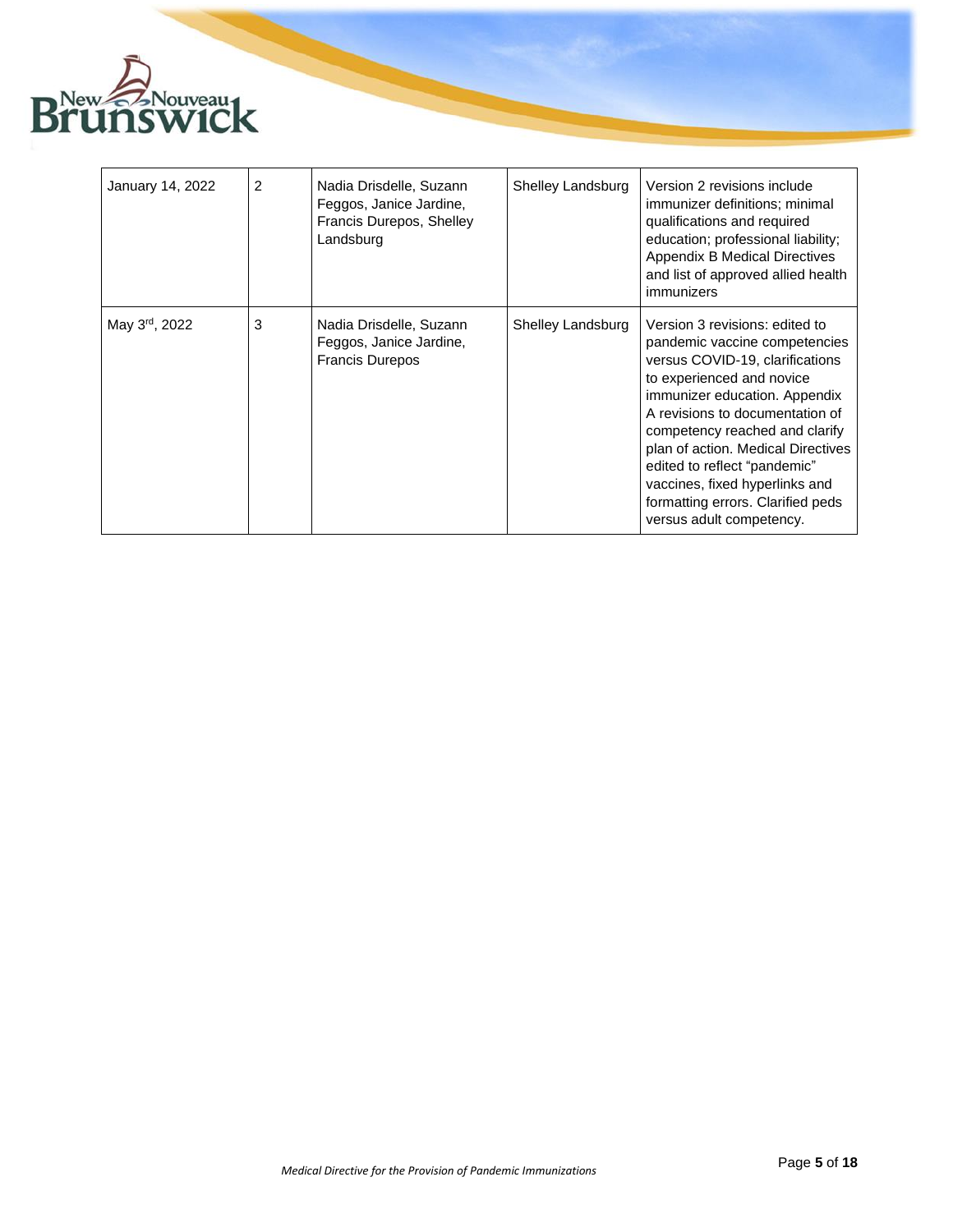

## **APPENDIX A**

#### **EMPLOYEE RECORD OF PANDEMIC IMMUNIZATION COMPETENCIES: ADULT AND/OR PEDIATRIC**

| <b>Employee Information</b>                       |               |                               |
|---------------------------------------------------|---------------|-------------------------------|
|                                                   |               | Position: ___________________ |
| Position number (if applicable): ________________ |               |                               |
|                                                   |               |                               |
| Previous immunization experience:                 | $\Box$ Novice | $\Box$ Expert                 |

#### **How immunizers use Appendix A below:**

- 1. Review the competency areas below and the core skills, techniques, and procedures outlined for each area.
- 2. Score yourself in the Self-Assessment column. If you check "Needs to Improve," you indicate further study, practice, or change is needed.
- 3. If you check "Meets or Exceeds," you indicate that you believe you are performing at the expected or higher level of competence.

#### **How Supervisors or Immunization Clinic Coordinators use Appendix A below:**

- 1. Use this form to observe staff's readiness to perform assigned functions.
- 2. Observe their performance as they prepare vaccine or administer vaccine to several recipients and score in the Supervisor Review columns.
- 3. If improvement is needed, meet with them to develop a Plan of Action for additional training or practice they should undertake to achieve the level of competency you expect.
- 4. Write desired actions for each competency that needs to be addressed.
- 5. This form may also be used to assist with more formal performance reviews.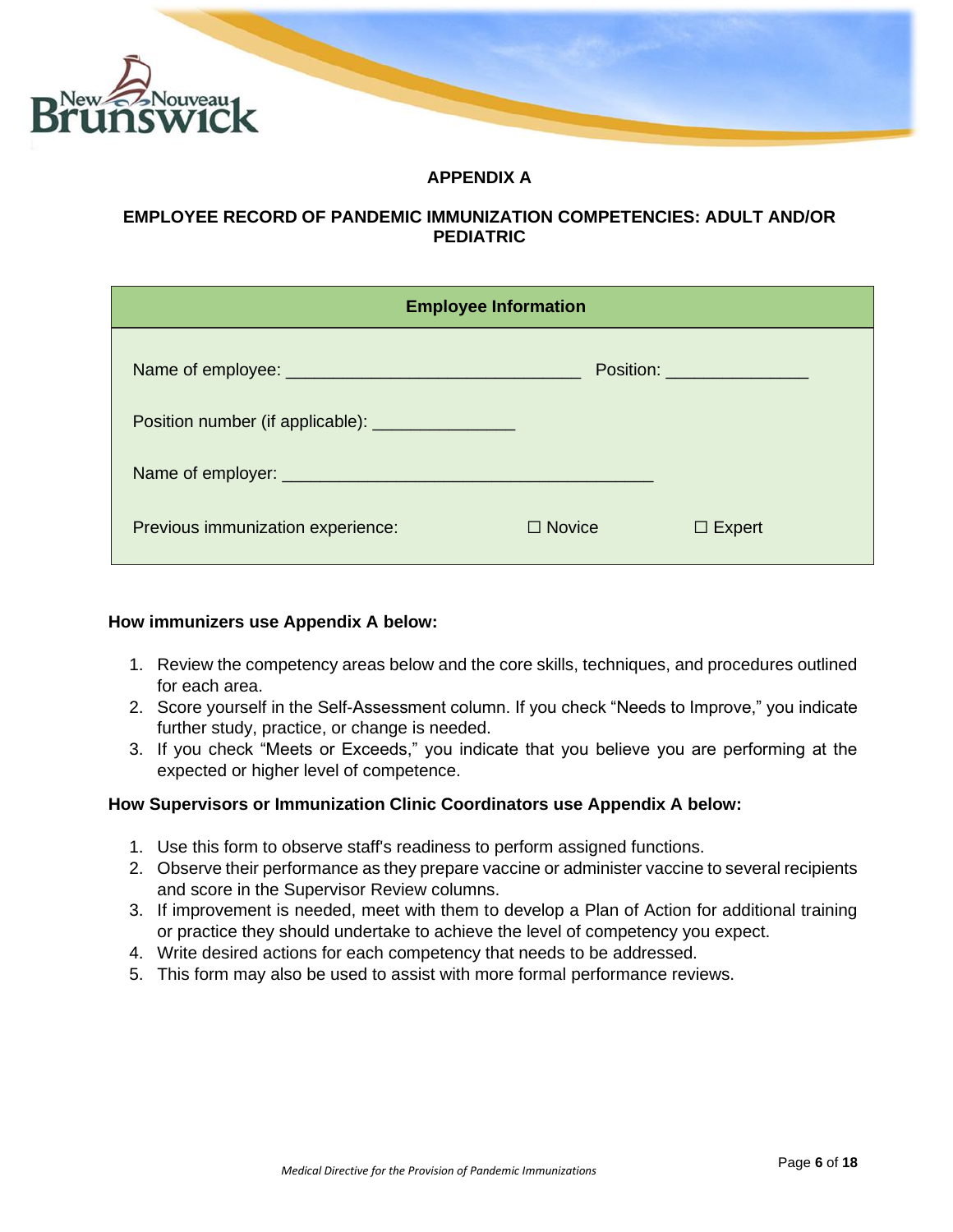

|                                                      |                                                                                                                                                                                                                                                                        |     |                                      | <b>Self-Assessment</b>            |                                   | <b>Supervisor Review</b>   |                    |
|------------------------------------------------------|------------------------------------------------------------------------------------------------------------------------------------------------------------------------------------------------------------------------------------------------------------------------|-----|--------------------------------------|-----------------------------------|-----------------------------------|----------------------------|--------------------|
|                                                      | <b>Core Skills, Techniques, and</b><br><b>Procedures</b>                                                                                                                                                                                                               | N/A | <b>Needs</b><br>to<br><b>Improve</b> | <b>Meets or</b><br><b>Exceeds</b> | <b>Needs to</b><br><b>Improve</b> | Meets or<br><b>Exceeds</b> | Plan of<br>Action* |
| <b>Vaccine</b><br><b>Product</b><br><b>Knowledge</b> | 1. Completed pandemic vaccine<br>education requirements as<br>outlined in this SOP based on<br>the definition of experience or<br>novice and any additional<br>training as needed:<br>• Supervised practice for<br>administering vaccines to<br>applicable age cohorts |     |                                      |                                   |                                   |                            |                    |
|                                                      | 2. Understands clinical guidance<br>and can accurately assess and<br>vaccinate based on:                                                                                                                                                                               |     |                                      |                                   |                                   |                            |                    |
|                                                      | · age eligibility requirements                                                                                                                                                                                                                                         |     |                                      |                                   |                                   |                            |                    |
|                                                      | vaccination schedule,<br>recommended intervals and<br>history                                                                                                                                                                                                          |     |                                      |                                   |                                   |                            |                    |
|                                                      | • contraindications and<br>precautions                                                                                                                                                                                                                                 |     |                                      |                                   |                                   |                            |                    |
|                                                      | · applicable age cohorts                                                                                                                                                                                                                                               |     |                                      |                                   |                                   |                            |                    |
|                                                      | · clinical considerations                                                                                                                                                                                                                                              |     |                                      |                                   |                                   |                            |                    |
|                                                      | 3. Understands post-vaccination<br>clinical guidance, including:                                                                                                                                                                                                       |     |                                      |                                   |                                   |                            |                    |
|                                                      | · recommended observation<br>times                                                                                                                                                                                                                                     |     |                                      |                                   |                                   |                            |                    |
|                                                      | · signs and symptoms of<br>allergic reactions and<br>anaphylaxis                                                                                                                                                                                                       |     |                                      |                                   |                                   |                            |                    |
|                                                      | 4. Explains how the vaccine<br>works, vaccine components,<br>and side effects.                                                                                                                                                                                         |     |                                      |                                   |                                   |                            |                    |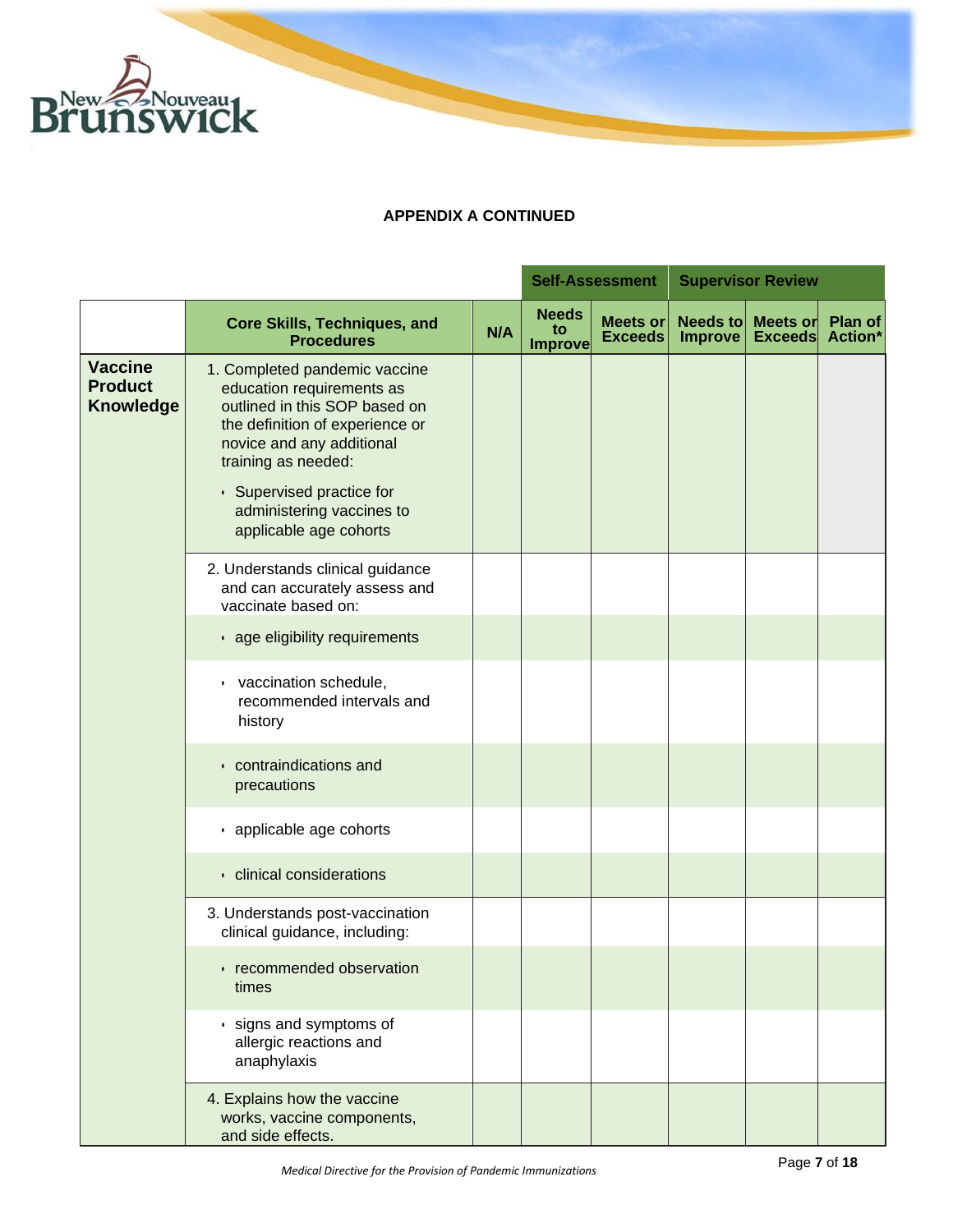

| <b>Storage</b><br>and<br><b>Handling</b> | 1. Demonstrates knowledge of<br>proper procedures when<br>managing vaccine shipments,<br>including inspecting, unpacking,<br>accounting, and storing<br>vaccines.                                                                                                              |  |  |  |
|------------------------------------------|--------------------------------------------------------------------------------------------------------------------------------------------------------------------------------------------------------------------------------------------------------------------------------|--|--|--|
|                                          | 2. Explains the cold chain<br>requirement for the specific<br>pandemic vaccine product(s) used<br>at the clinic/facility including<br>protocol(s) in case of temperature<br>excursions or cold chain failure.                                                                  |  |  |  |
|                                          | 3. Demonstrates use of proper<br>temperature monitoring and<br>recording process for the facility,<br>including the process for handling<br>a temperature excursion.                                                                                                           |  |  |  |
|                                          | 4. Demonstrates understanding of<br>all procedures necessary to<br>prepare and transport vaccine<br>product(s) between facilities.                                                                                                                                             |  |  |  |
|                                          | 5. Identifies where to find specific<br>pandemic vaccine Provincial<br>recommendations, HCP<br>information/resources as listed in<br>the pandemic guide (s) (i.e.; for<br>COVID-19, the New Brunswick<br><b>COVID-19 Vaccine Clinic Guide</b><br>for Immunizers and Providers) |  |  |  |
| <b>Documenta</b><br>tion                 | 1. Demonstrates knowledge of<br>documentation standards<br>(Canadian Immunization Guide)                                                                                                                                                                                       |  |  |  |
|                                          | 2. Understands the importance of<br>accuracy and completeness of the<br>admin/consent form                                                                                                                                                                                     |  |  |  |
|                                          | 3. Understands the need for<br>verification of documenting the<br>right person, right vaccine, right<br>route, right date and time, right<br>dose                                                                                                                              |  |  |  |

Adapted from Record of Certification / Administration of Biologicals for Nursing Students, Ottawa Public Health and from Pandemic Influenza Certification, Vancouver Coastal Health AND the CDC COVID-19 Vaccine Administration Competencies Assessment Form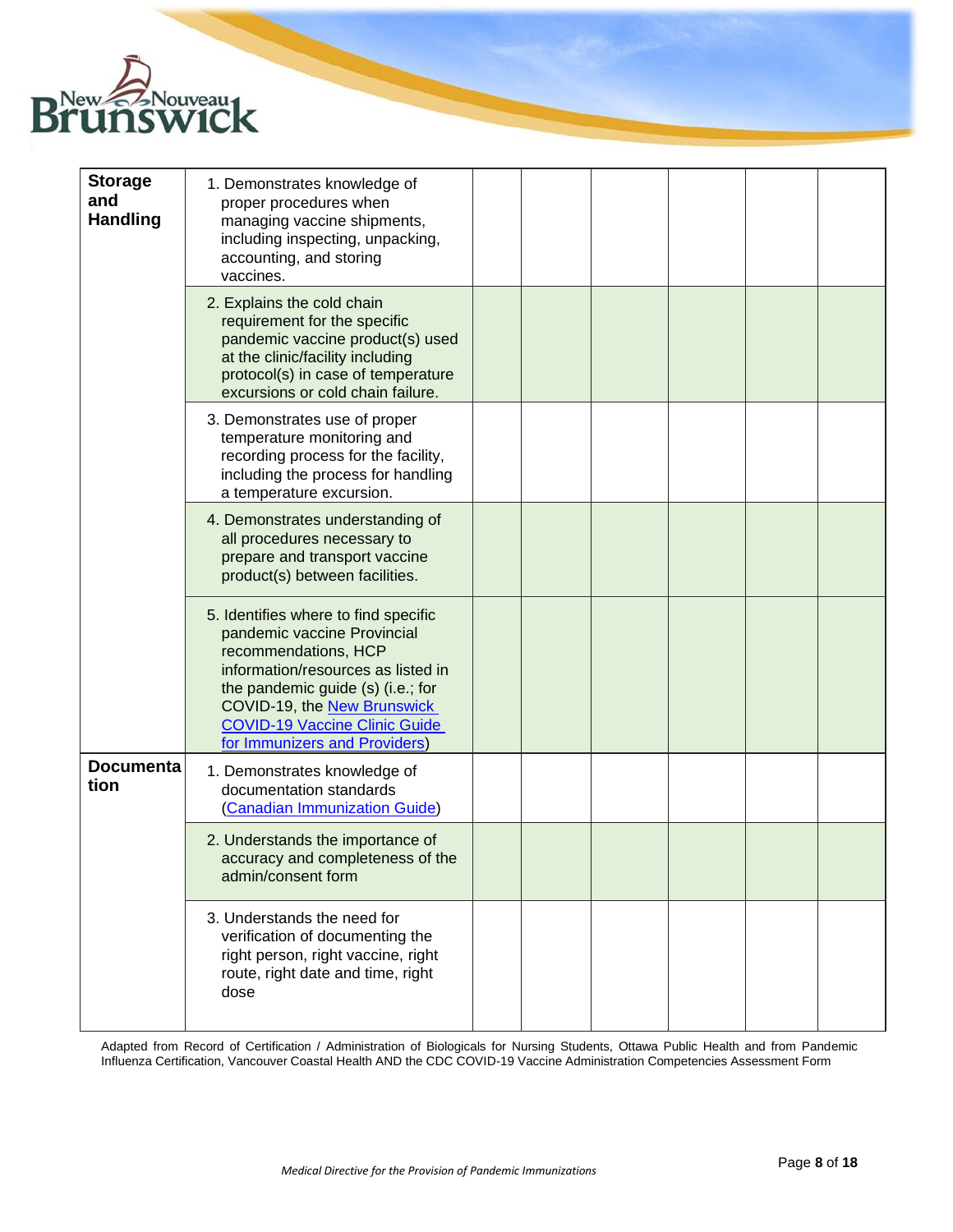

| and that various action steps can be used across skills and techniques.                                                                                                                                                          | <b>Plan of Action</b><br>When employee improvement is needed, write steps that should be taken based on the list of options<br>below. Also include an agreed upon deadline for completion and date for follow-up, if necessary. Keep<br>in mind that sometimes more than one action step may need to be taken for a specific skill or technique, |
|----------------------------------------------------------------------------------------------------------------------------------------------------------------------------------------------------------------------------------|--------------------------------------------------------------------------------------------------------------------------------------------------------------------------------------------------------------------------------------------------------------------------------------------------------------------------------------------------|
| a. Review pandemic vaccine-specific health<br>care professional materials (i.e. for COVID-<br>19 resources available on the webpage<br>Vaccine resources for health professionals<br>(anb.ca)                                    | b. Review the New-Brunswick Immunization<br>Program Guide for Anaphylaxis Management,<br>AEFI reporting, all other immunization guiding<br>policies and protocols                                                                                                                                                                                |
| c. Practice giving injections and record your<br>injections in the area provided on this form<br>below.                                                                                                                          | d. Review any specific pandemic storage,<br>handling and transportation guidance's (i.e. for<br><b>COVID-19 located in the New Brunswick</b><br><b>COVID-19 Vaccine Clinic Guide for</b><br><b>Immunizers and Providers)</b>                                                                                                                     |
| e. Review pandemic related exceptional<br>circumstances policies (i.e. for COVID-19<br>the Exceptional Circumstances Policy on:<br>Prefilling syringes for onward transportation<br>COVID-19 vaccine                             | f. Review the pandemic vaccine<br>Product Monographs, available in French and<br>English on Health Canada's Drug Product<br>Database (for COVID-19 information and<br>quick links can be found on the GNB<br>webpage Resources for Health Care<br>Professionals).                                                                                |
| g. Review the provincial guides related to the<br>pandemic available New- Brunswick<br>Pandemic Immunization Guide (i.e. for<br><b>COVID-19, New Brunswick COVID-19</b><br>Vaccine Clinic Guide for Immunizers and<br>Providers) | h. Observe staff as they complete documentation<br>processes.                                                                                                                                                                                                                                                                                    |
| i. Review the pandemic vaccine consent form,<br>pre and post vaccination sheets (i.e. for<br><b>COVID-19 these are available GNB</b><br>website Resources for Health Care<br><b>Professionals)</b>                               | Review information on PHIS data systems,<br>j.<br>SOP's and practice data entry on the system<br>while supervised                                                                                                                                                                                                                                |
| k. Other:                                                                                                                                                                                                                        | I. Other:                                                                                                                                                                                                                                                                                                                                        |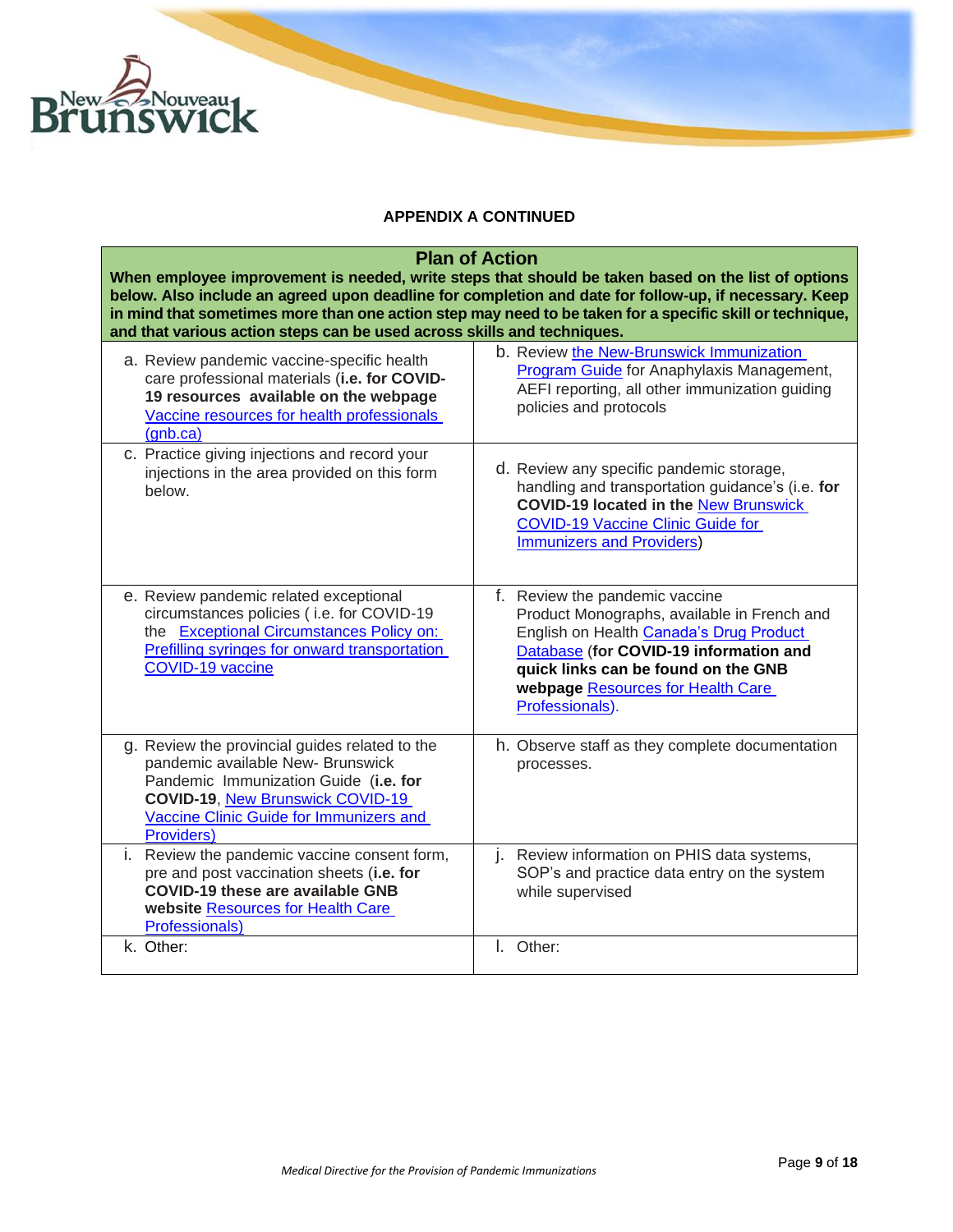

| File this with personnel information and review as necessary                                                                                                                                                                                              |                            |
|-----------------------------------------------------------------------------------------------------------------------------------------------------------------------------------------------------------------------------------------------------------|----------------------------|
| <b>EMPLOYEE SECTION</b><br>When competency gaps are identified, indicate the PLAN OF ACTION:                                                                                                                                                              |                            |
| PLAN OF ACTION DEADLINE AND NEXT REVIEW (DATE): _________________________________                                                                                                                                                                         |                            |
|                                                                                                                                                                                                                                                           |                            |
|                                                                                                                                                                                                                                                           |                            |
| <b>SUPERVISOR SECTION</b>                                                                                                                                                                                                                                 |                            |
|                                                                                                                                                                                                                                                           |                            |
| $\Box$ For experienced immunizers: has completed the required education indicated in this SOP<br>□ For novice immunizers: has completed the required education indicated in this SOP, AND:                                                                |                            |
| For novice immunizers, the employee has completed at least 3 supervised pandemic vaccine<br>administration to the following age cohorts, where applicable. Please check below the cohort which<br>the employee has completed the necessary education for. |                            |
| $\Box$ Adult vaccine administrations (aged 12 and over) and/or;                                                                                                                                                                                           |                            |
| $\Box$ Pediatric vaccine administrations (aged 3-11 years old) and/or;                                                                                                                                                                                    |                            |
| $\Box$ Pediatric vaccine administrations (under 3 years old)                                                                                                                                                                                              |                            |
| $\Box$ I am satisfied that the person named-above has successfully completed the pandemic immunization<br>training and has demonstrated competency to perform the above-mentioned immunization-related tasks                                              |                            |
|                                                                                                                                                                                                                                                           | DATE: ____________________ |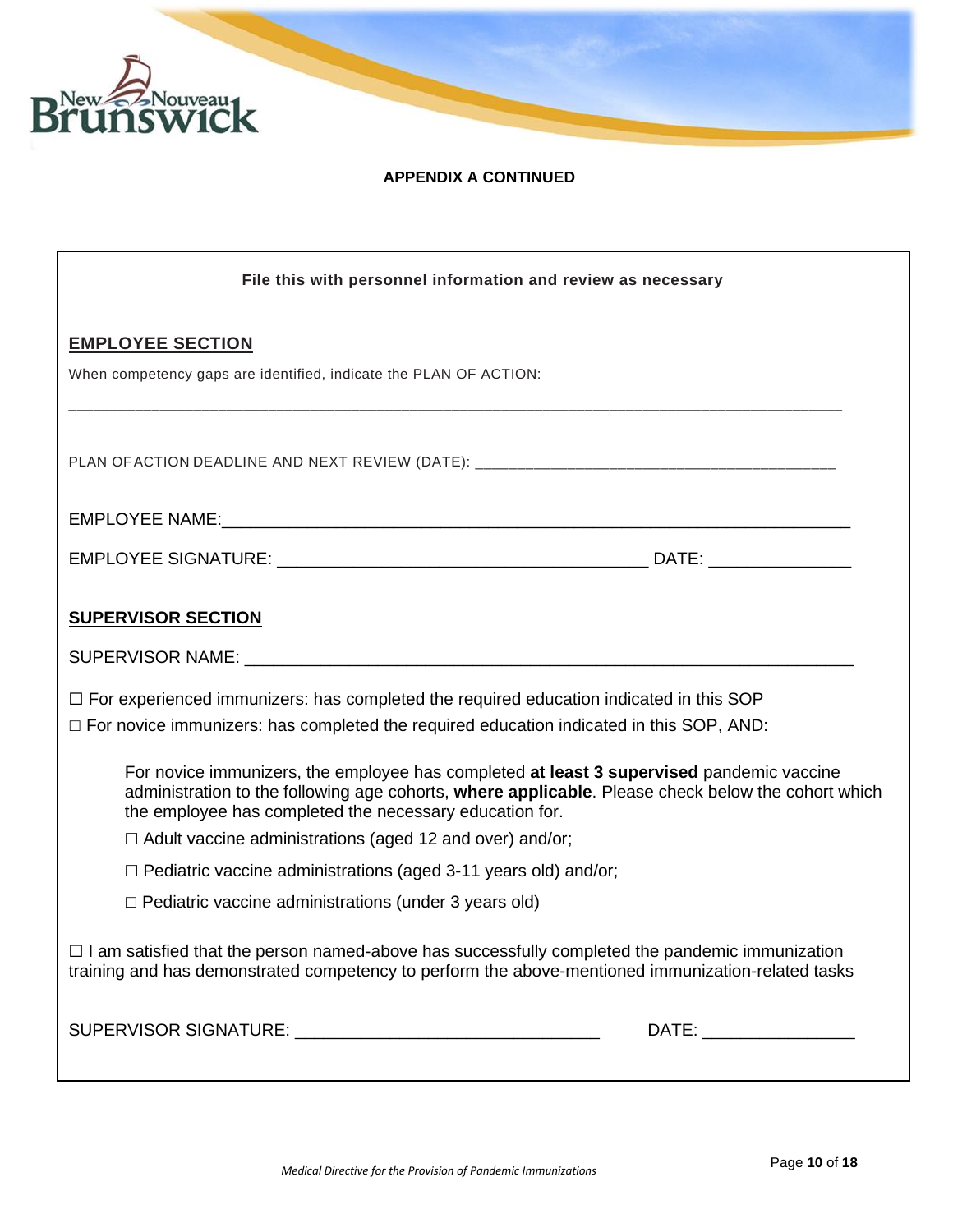

# **Use this form, when applicable, for employees to track competency**

|                       | SUPERVISION OF ADMINISTRATION OF 3 ADULT PANDEMIC VACCINES (aged 12 and over)   |       |
|-----------------------|---------------------------------------------------------------------------------|-------|
| Signature:            | Location:                                                                       | Date: |
| Signature:            | Location:                                                                       | Date: |
| Signature:            | Location:                                                                       | Date: |
| Additional as needed: |                                                                                 |       |
| Signature:            | Location:                                                                       | Date: |
| old old)              | SUPERVISION OF ADMINISTRATION OF 3 PEDIATRIC PANDEMIC VACCINES (aged 3-11 years |       |
| Signature:            | Location:                                                                       | Date: |
| Signature:            | Location:                                                                       | Date: |
| Signature:            | Location:                                                                       | Date: |
| Additional as needed: |                                                                                 |       |
| Signature:            | Location:                                                                       | Date: |
| years old)            | SUPERVISION OF ADMINISTRATION OF 3 PEDIATRIC PANDEMIC VACCINES (aged under 3    |       |
| Signature:            | Location:                                                                       | Date: |
| Signature:            | Location:                                                                       | Date: |
| Signature:            | Location:                                                                       | Date: |
| Additional as needed: |                                                                                 |       |
| Signature:            | Location:                                                                       | Date: |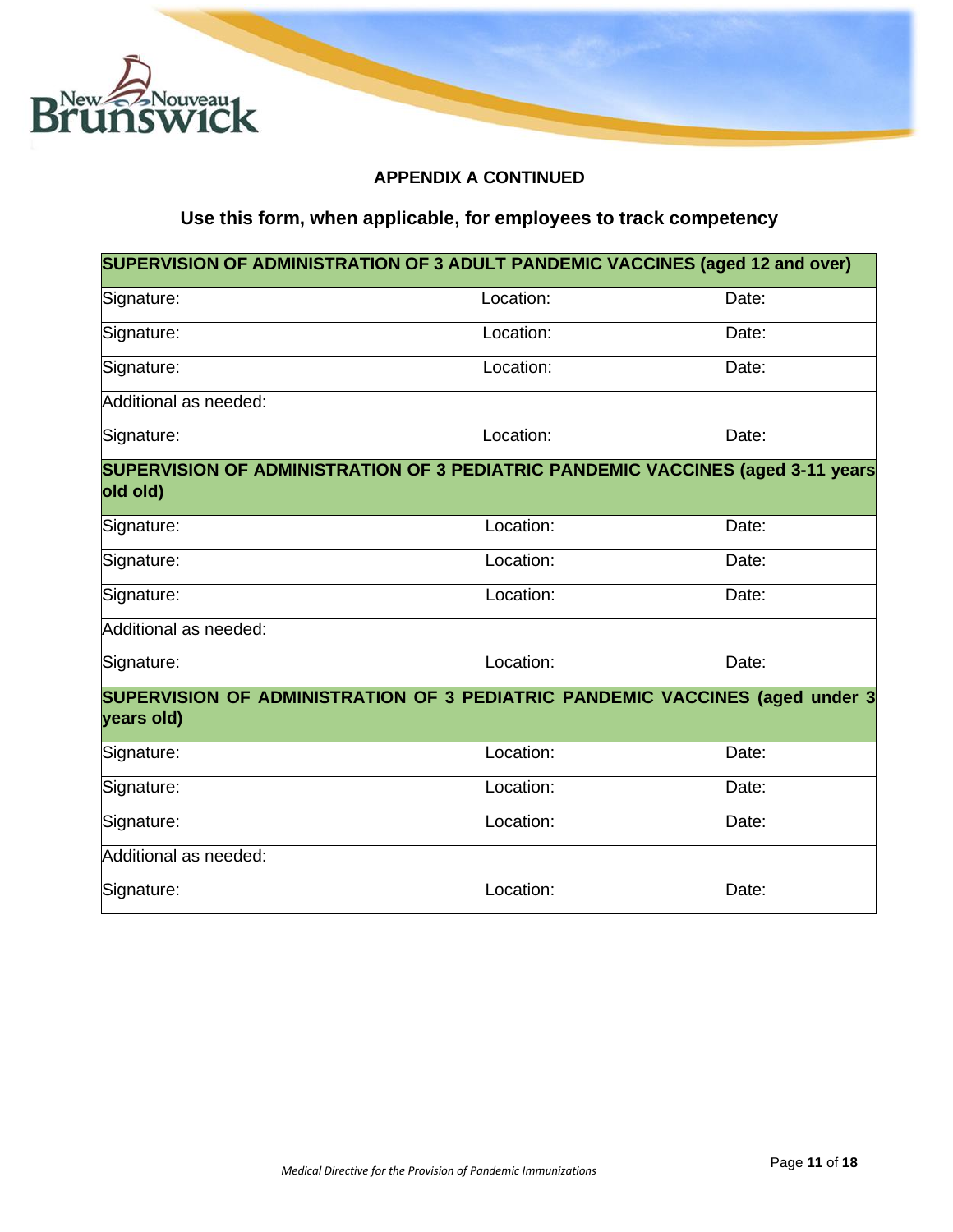

# **APPENDIX B**

## **Medical Directive for the Provision of Pandemic Immunizations**

This medical directive is intended for use in immunizing the population of New Brunswick with pandemic vaccines. Administering a substance, such as a vaccine, by injection is a controlled act. Health and Allied Health Care Professionals can only do this if they are delegated the task and authorized to perform a controlled or legally restricted act. The Medical Directive will be updated as needed based on vaccine product monographs and related standards.

All immunizers are subject to the policies, standards and guidelines of the New Brunswick Immunization Program. Employers, where applicable, are accountable to ensure that immunizers meet these requirements. Information on these policies and guidelines can be found in the latest edition of the New Brunswick [Immunization](https://www2.gnb.ca/content/gnb/en/departments/ocmoh/for_healthprofessionals/cdc/NBImmuni%20zationGuide.html) Program Guide (NBIPG):

The following professionals who are registered in New-Brunswick **do not** require a medical directive to provide pandemic vaccines as it is already part of their scope of practice: Nurse Practitioners, Paramedics, Physicians, Pharmacists, and Registered Pharmacy Technicians. However, they should review this directive ensuring safe administration of vaccines and practice according to the NBIPG mentioned above. Students and those other health and allied health professionals qualified to practice medicine, registered nursing, or licensed practical nursing in another jurisdictions outside NB or outside Canada **do require** a medical directive to administer pandemic vaccines. The following health care professionals lists those who are eligible provide pandemic vaccine under this Medical Directive in New-Brunswick:

- Dentists
- Licensed Practical Nurses
- Medical Lab Technologists
- Medical Radiology Technicians (i.e.: Diagnostic Imaging, Nuclear medicine, radio-oncology)
- Midwives
- Physician Assistants
- Physiotherapists
- Registered Nurses
- Registered Psychiatric Nurses
- Respiratory Therapists
- Veterinarians
- Veterinary Technologists

Under this Medical Directive and Policy 2.5 - [Medical Directive Required for the Provision of](https://www2.gnb.ca/content/dam/gnb/Departments/h-s/pdf/en/CDC/HealthProfessionals/NBIPG-policy2-5-e.pdf)  [Immunization Services,](https://www2.gnb.ca/content/dam/gnb/Departments/h-s/pdf/en/CDC/HealthProfessionals/NBIPG-policy2-5-e.pdf) the immunizer must demonstrate they are competent in all essential immunization practices and as per National Standards detailed in the Public Health Agency document: [Immunization Competencies for Health Professionals.](https://www.canada.ca/en/public-health/services/publications/healthy-living/immunization-competencies-health-professionals.html)

Additionally, all immunizers must comply with the **Public Health New-Brunswick's' Standards of Operational Procedure: Medical Directive for the Provision of Pandemic Immunizations (i.e. COVID-19) and Pandemic Immunization Competency Requirements.**

There may be several pandemic vaccines available that have different specifications. Immunizers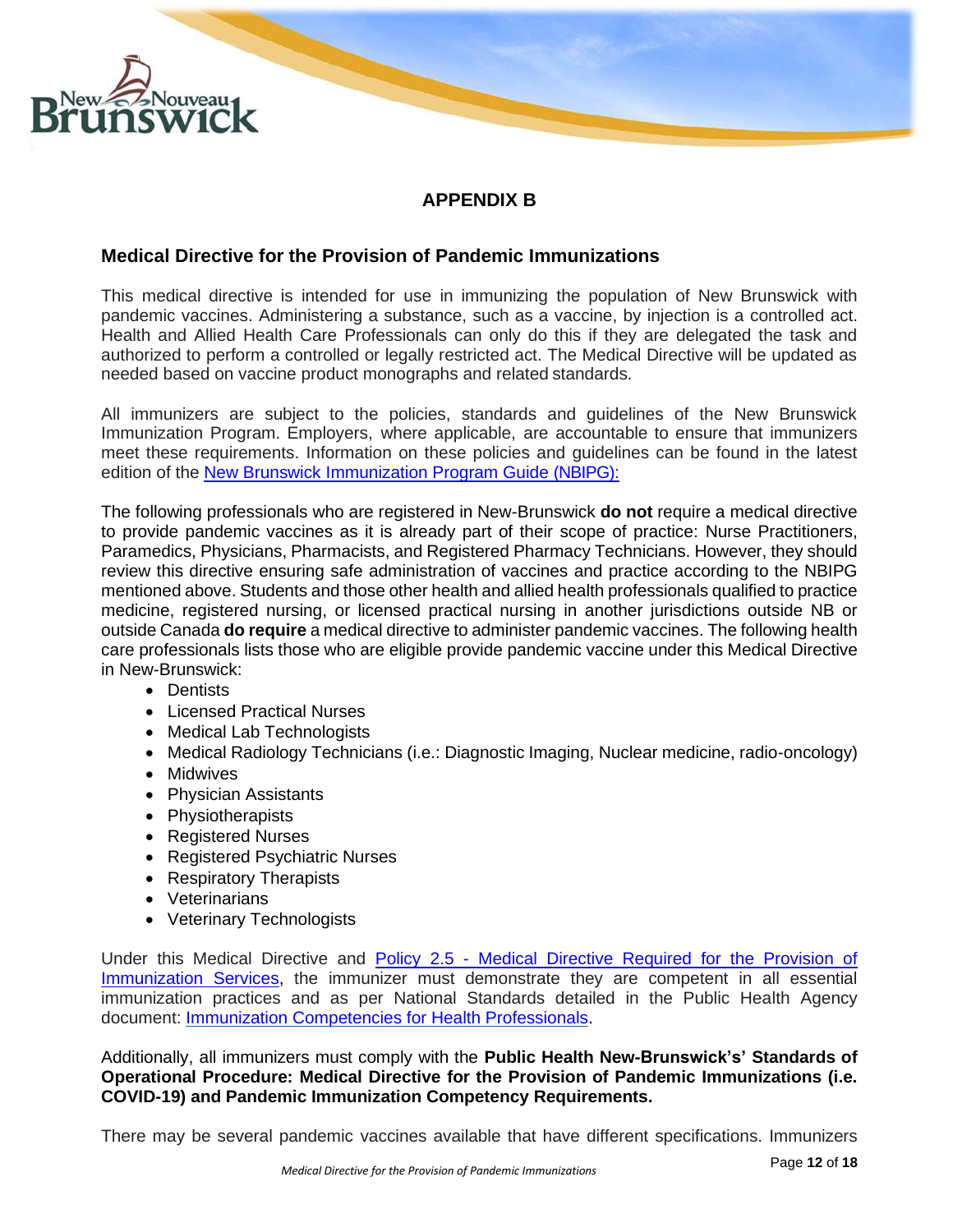

may be providing services involving more than one product over time; therefore, it is the immunizer's responsibility to ensure they review and familiarize themselves with the correct vaccine for the clinic they are involved with.

**Immunizers should refer to the following documents for the required information for each practice:**

| <b>Essential Immunization</b><br><b>Practices</b> | <b>Reference</b>                                                                                                                                                                                                                                                                                         |
|---------------------------------------------------|----------------------------------------------------------------------------------------------------------------------------------------------------------------------------------------------------------------------------------------------------------------------------------------------------------|
| Competencies for<br>Immunization<br>Providers     | NBIPG Policy 2.4 - Competencies for Immunization<br>$\bullet$<br>Providers.<br><b>Appendix 4.2.1 - Immunization Competency Requirements</b><br>$\bullet$<br>for Immunizers. This document includes a section on<br>certification<br>of<br>providers during<br>pandemic<br>mass<br>immunization campaign. |
|                                                   | Health Canada- Immunization Competencies for Health<br>$\bullet$<br><b>Professionals</b>                                                                                                                                                                                                                 |
|                                                   | Any additional education documents on the various<br>$\bullet$<br>pandemic vaccine products (i.e. for COVID-19 these can<br>be found on GNB website Resources for Health Care<br>Professionals).                                                                                                         |
|                                                   | Provincial pandemic vaccine guidance (i.e. for COVID-19<br>$\bullet$<br>the New Brunswick COVID-19 Vaccine Clinic Guide for<br><b>Immunizers and Providers.</b>                                                                                                                                          |
| Communication                                     | <b>NBIPG Standard 3.2 - Communicating Effectively About</b><br>$\bullet$<br>Immunization: A Guideline for Immunization Providers in<br><b>New Brunswick</b>                                                                                                                                              |
|                                                   | NBIPG Policy 2.6 - Consent for Immunization<br>$\bullet$                                                                                                                                                                                                                                                 |
|                                                   | Provincial pandemic vaccine guidance's (i.e. for COVID-<br>$\bullet$<br>19 the New Brunswick COVID-19 Vaccine Clinic Guide for<br><b>Immunizers and Providers</b>                                                                                                                                        |
|                                                   | Canadian Immunization Guide (CIG) - Part 1 - Key<br>$\bullet$<br>Immunization information - Communicating Effectively<br>about Immunization                                                                                                                                                              |
|                                                   | NACI statements and publications related to the pandemic.                                                                                                                                                                                                                                                |
|                                                   | Distribution emails with interim pandemic guidance's and<br>$\bullet$<br>memos sent from the Department of Health (i.e. for<br>COVID-19 emails entitles "COVID-19 Vaccine News" is<br>distributed as and when needed).                                                                                   |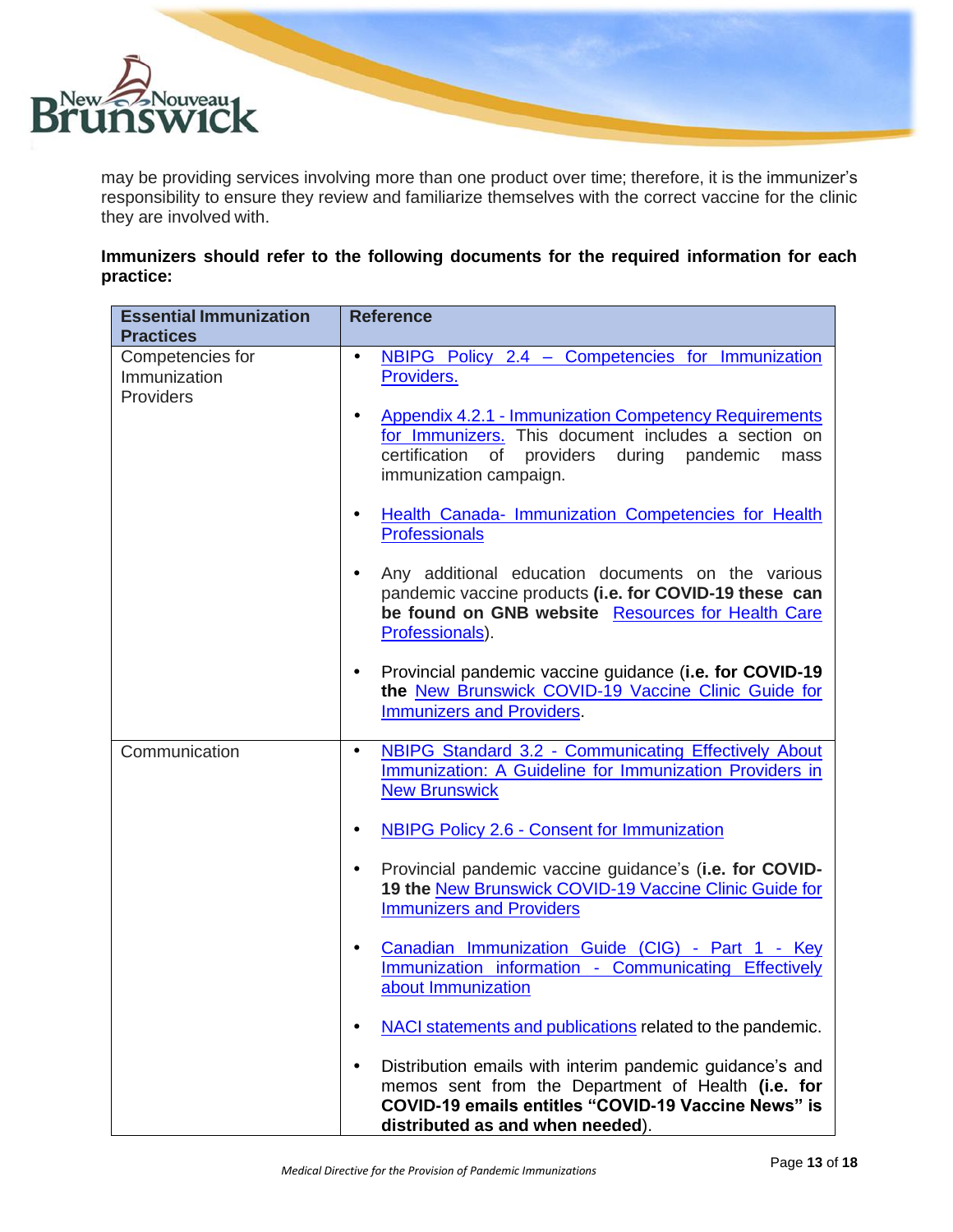

| <b>Essential Immunization</b><br><b>Practices</b>                                 | <b>Reference</b>                                                                                                                                                                                                                                                                                                                                                                                                                                                                                                                                                                                                                                                                     |
|-----------------------------------------------------------------------------------|--------------------------------------------------------------------------------------------------------------------------------------------------------------------------------------------------------------------------------------------------------------------------------------------------------------------------------------------------------------------------------------------------------------------------------------------------------------------------------------------------------------------------------------------------------------------------------------------------------------------------------------------------------------------------------------|
| Vaccine Storage and<br>Handling                                                   | <b>NBIPG Standard 3.4 - Vaccine Storage and Handling</b><br>$\bullet$<br>Any additional specific pandemic vaccine Standard<br>$\bullet$<br>Operating Procedures on transportation, storage and<br>handling (i.e.: for COVID-19 the Standard Operating<br>Procedures on Transportation of COVID-19 Vaccine in<br>the New Brunswick COVID-19 Vaccine Clinic Guide for<br><b>Immunizers and Providers)</b><br>CIG - Part 1 - Key Immunization information-Storage and<br>$\bullet$<br>Handling of Immunizing Agents. (for COVID-19, CIG Part<br>4- COVID-19 vaccine:)                                                                                                                   |
| Administration of<br>immunizing agents<br>including pre-vaccination<br>assessment | CIG Part 1 - Key Immunization information - Vaccine<br>$\bullet$<br><b>Administration Practices.</b><br>Pandemic vaccines pre-information and after care sheets<br>$\bullet$<br>(i.e. for COVID-19 found on the GNB webpage<br><b>Resources for Health Care Professionals)</b><br>Refer to the specific pandemic vaccine product information<br>$\bullet$<br>found on the GNB website (i.e. for COVID-19 found on<br>GNB webpage Resources for Health<br>the<br>Care<br><b>Professionals)</b>                                                                                                                                                                                        |
| Adverse events following<br>immunization                                          | <b>NBIPG Policy 2.7 - Adverse Events Following Immunization</b><br>$\bullet$<br>(AEFIs)<br>NBIPG-Standard 3.8 - Reporting of Adverse Events<br>$\bullet$<br><b>Following Immunization in New Brunswick</b><br>NBIPG- Appendix 5.1- Protocol for the management of<br>$\bullet$<br>immunization-related anaphylaxis in non-hospital settings<br>NBIPG- Standard 3.9 - Reporting Adverse Events<br><b>Following Immunization (Poster)</b><br>Appendix 4.1.8 - AEFI Reporting Form<br>٠<br><b>CIG Part 2- Vaccine Safety</b><br>Provincial pandemic vaccine guidance (i.e. for COVID-19<br>٠<br>the New Brunswick COVID-19 Vaccine Clinic Guide for<br><b>Immunizers and Providers)</b> |
| Documentation                                                                     | NBIPG- Standard 3.5 - Recording, Reporting<br>$\bullet$<br>and<br><b>Releasing Immunization Information</b>                                                                                                                                                                                                                                                                                                                                                                                                                                                                                                                                                                          |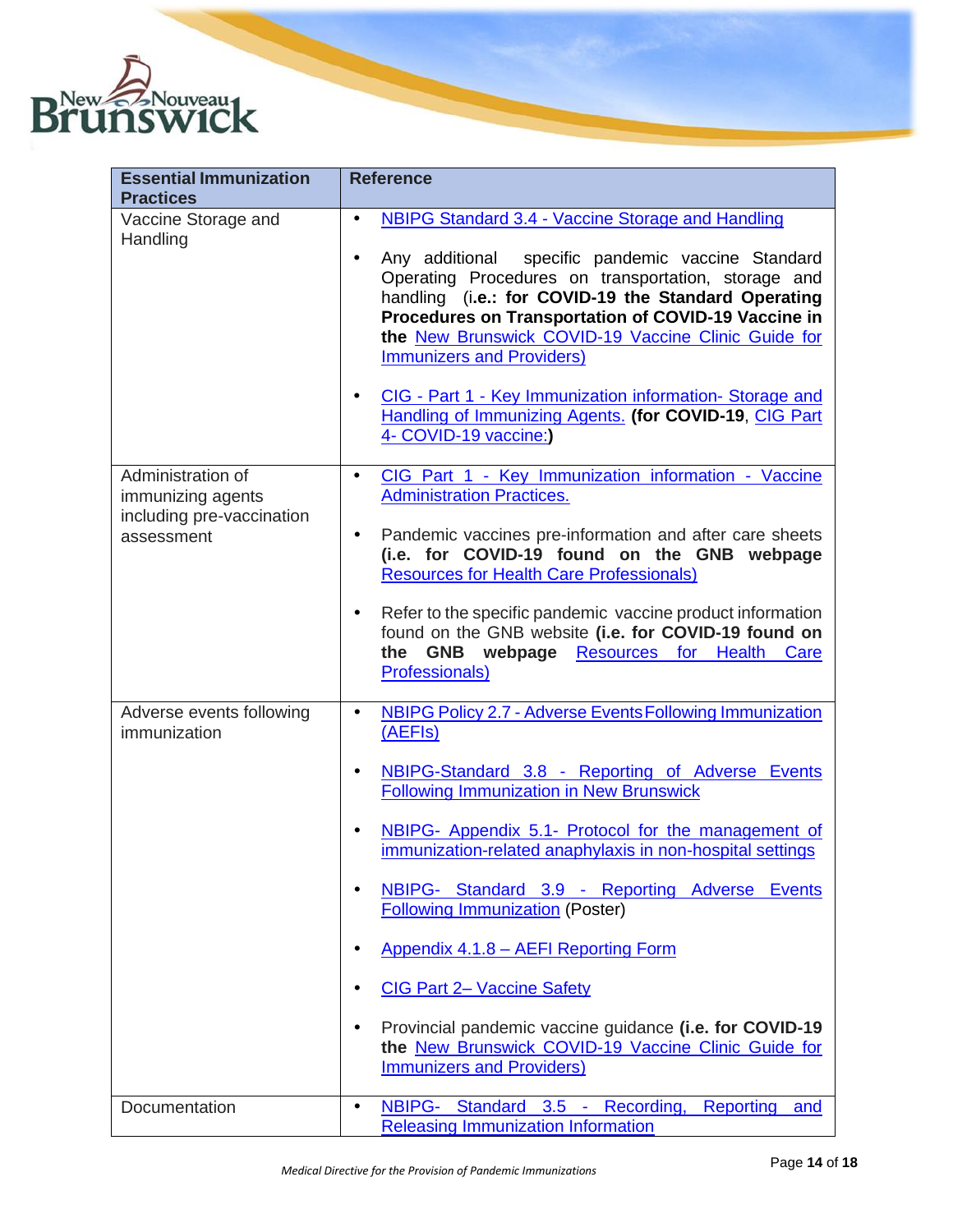

| <b>Essential Immunization</b><br><b>Practices</b> | <b>Reference</b>                                                                                                                                                                                                                                                                                                           |
|---------------------------------------------------|----------------------------------------------------------------------------------------------------------------------------------------------------------------------------------------------------------------------------------------------------------------------------------------------------------------------------|
|                                                   | The pandemic vaccine immunization record - distributed<br>$\bullet$<br>internally<br>Refer to the specific provincial pandemic vaccine product<br>$\bullet$<br>documents (i.e. for COVID-19, found on GNB webpage<br>Resources for Health Care Professionals).                                                             |
| Populations requiring<br>special consideration    | NBIPG Policy 2.11 - Populations Requiring Special<br>٠<br><b>Consideration</b><br>CIG Part 3 - Vaccination of Specific Populations (for<br>$\bullet$<br>COVID-19 also refer to CIG Part 4- COVID-19 vaccine:)<br>National Advisory Committee on Immunization (NACI):<br>$\bullet$<br><b>Statements and Publications.</b>   |
|                                                   | Provincial pandemic vaccine guidance (i.e.: for COVID-19<br>$\bullet$<br>the New Brunswick COVID-19 Vaccine Clinic Guide for<br><b>Immunizers and Providers).</b>                                                                                                                                                          |
|                                                   | Refer to the specific pandemic vaccine product<br>$\bullet$<br>guidelines and provincial guidance including the vaccine's<br>product monograph on populations requiring special<br>consideration (i.e. for COVID-19 information is found on<br>the GNB webpage<br><b>Resources for Health Care</b><br><b>Professionals</b> |
| Eligible Individual or<br>Population              | Refer to <b>NACI's statements and publications</b> related to the<br>$\bullet$<br>pandemic (for COVID-19, also refer to CIG Part 4-<br>COVID-19 vaccine:)                                                                                                                                                                  |
|                                                   | Refer to the specific pandemic vaccine provincial guidance<br>$\bullet$<br>for eligible individuals or populations (i.e. for COVID-19<br>located on the GNB COVID-19 vaccine webpage and for<br>Health Care Professionals the New Brunswick COVID-<br>19 Vaccine Clinic Guide for Immunizers and Providers).               |
| Schedule                                          | pandemic vaccine product information,<br>Refer to the<br>$\bullet$<br>guidance and New-Brunswick's pandemic vaccine roll out<br>plan, in provincial guides (i.e. for COVID-19 the New<br><b>Brunswick COVID-19 Vaccine Clinic Guide for Immunizers</b><br>and Providers).                                                  |
|                                                   | Refer to <b>NACI</b> statements and publications related to the<br>٠<br>pandemic (for COVID-19, also refer to CIG Part 4-<br>COVID-19 vaccine:)                                                                                                                                                                            |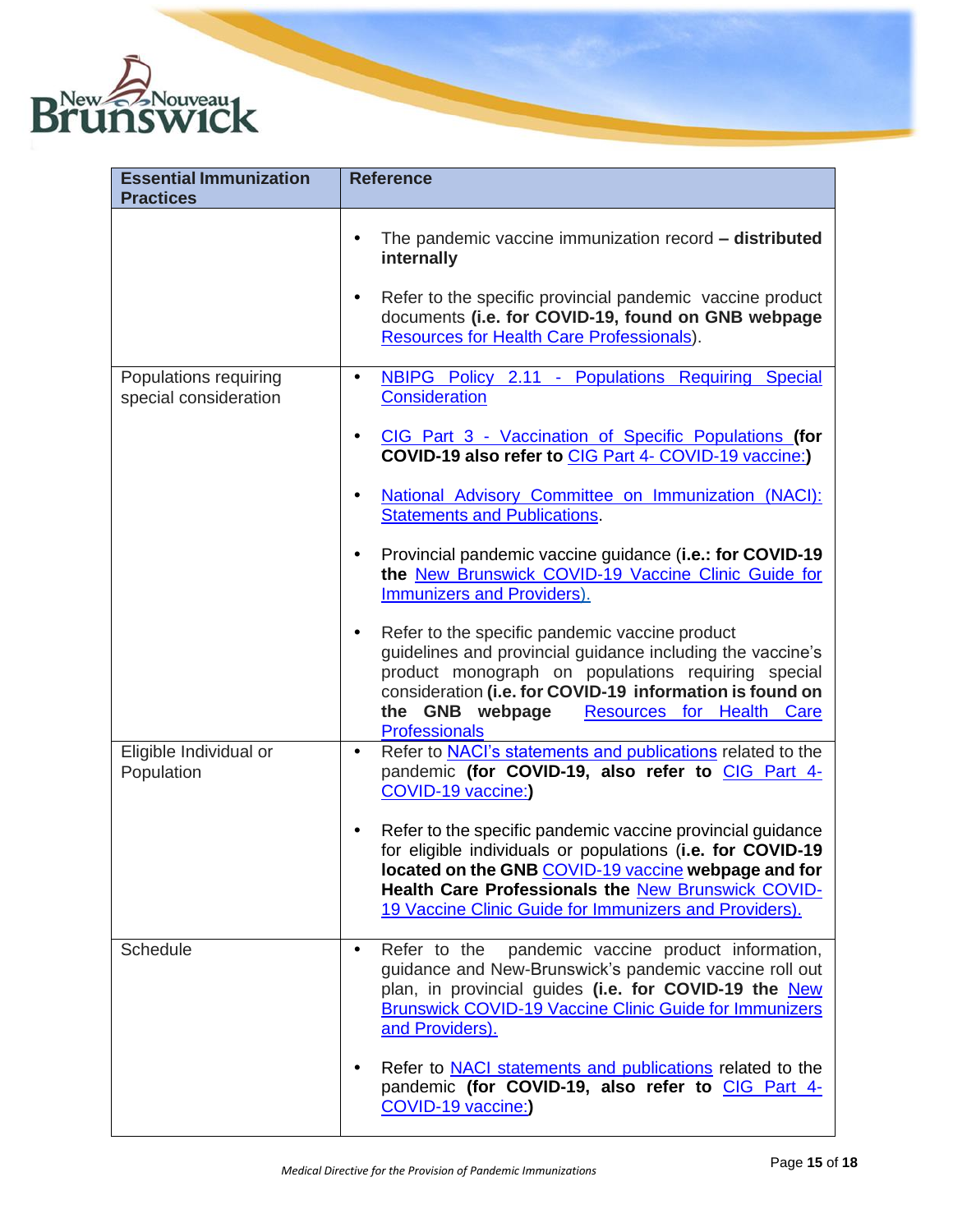

| <b>Essential Immunization</b>                    | <b>Reference</b>                                                                                                                                                                                                                                                                                                                                                                                                                        |
|--------------------------------------------------|-----------------------------------------------------------------------------------------------------------------------------------------------------------------------------------------------------------------------------------------------------------------------------------------------------------------------------------------------------------------------------------------------------------------------------------------|
| <b>Practices</b>                                 |                                                                                                                                                                                                                                                                                                                                                                                                                                         |
|                                                  | Refer to the provincial guidelines on specific schedules and<br>$\bullet$<br>intervals (i.e. for COVID-19 on the GNB COVID-19<br>vaccine webpage and for Health Care Professionals the<br>New Brunswick COVID-19 Vaccine Clinic Guide for<br>Immunizers and Providers).                                                                                                                                                                 |
| Product                                          | <b>PRODUCT ANTIGENS</b><br>Refer to the specific pandemic vaccine product antigens<br>found in the vaccine's product monograph (i.e. for COVID-<br>19 information and quick links can be found on the<br><b>GNB webpage Resources for Health Care Professionals).</b>                                                                                                                                                                   |
|                                                  | <b>ANAPHYLAXIS - Epinephrine</b><br>Refer to the <b>NBPIG</b> Anaphylaxis Management in a Non-<br><b>Hospital Setting</b>                                                                                                                                                                                                                                                                                                               |
|                                                  | NB Immunization program Appendix 5.1 for Anaphylaxis<br>$\bullet$<br><b>Management</b>                                                                                                                                                                                                                                                                                                                                                  |
|                                                  | CIG Part 2- Vaccine Safety: Anaphylaxis and other Acute<br>$\bullet$<br><b>Reactions following Vaccination</b>                                                                                                                                                                                                                                                                                                                          |
| Dosage, Route and<br>administration instructions | Refer to the specific pandemic vaccine product website for<br>$\bullet$<br>dosages, route and administration instructions (i.e. for<br>COVID-19 information and quick links can be found on<br>the GNB webpage Resources for<br>Health<br>Care<br>Professionals).                                                                                                                                                                       |
|                                                  | For pandemic vaccine administration errors or deviations,<br>$\bullet$<br>refer to Health Canada's and/or the provincial guidance<br>(i.e. for COVID-19, the New Brunswick COVID-19 Vaccine<br>Clinic Guide for Immunizers and Providers and Public<br>Health Canada's Quick Reference Guide on Use of<br>COVID-19 Vaccines: Managing COVID-19 vaccine<br>administration errors or deviations on the Government of<br>Canada's website) |
| Contraindications                                | Refer to the specific pandemic<br>vaccine<br>product<br>$\bullet$<br>pre-vaccination<br>sheets<br>provincial<br>monograph,<br>and<br>guidance (i.e. for COVID-19 information and quick links<br>can be found on the GNB webpage Resources for Health<br>Care Professionals and in the New Brunswick COVID-19<br>Vaccine Clinic Guide for Immunizers and Providers).                                                                     |
|                                                  | Refer to the <b>NACI</b> Statements and Publications related to<br>the pandemic (for COVID-19, also refer to CIG Part 4-<br>COVID-19 vaccine:)                                                                                                                                                                                                                                                                                          |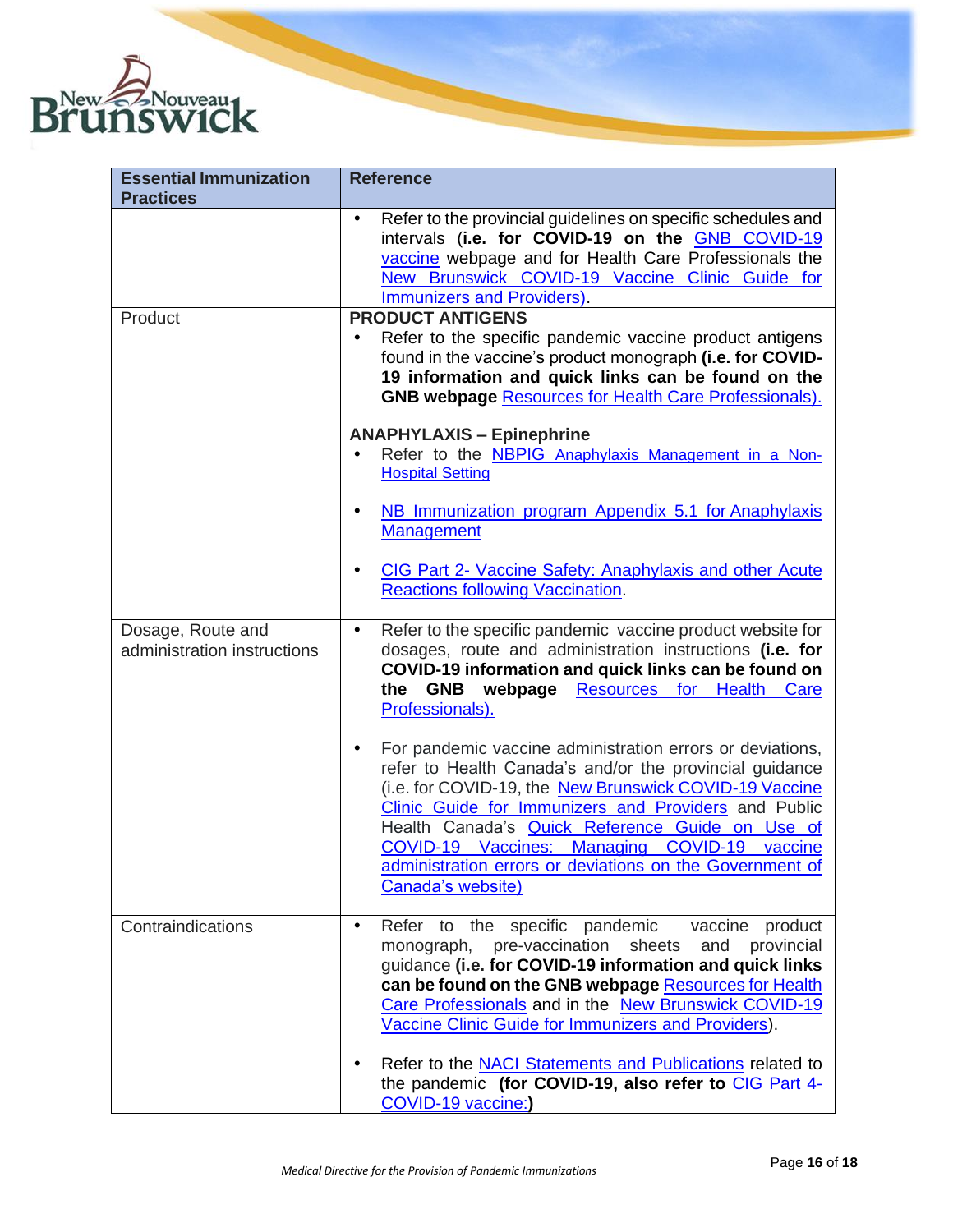

#### **Medical Directive for the Provision of Pandemic Immunization Services**

Employers of immunizers responsible for providing pandemic immunization services must have in place ongoing quality control processes to ensure adherence to the conditions of this Medical Directive and to the policies, standards and guidelines of the New Brunswick Immunization Program.

Dr. Jennifer Russell, Medical Officer of Health

**Dr Jennifer Russell (Name)**

**\_\_\_\_\_\_\_\_\_\_\_\_\_\_\_\_\_\_\_\_\_\_\_\_\_\_\_\_\_\_**

**\_\_\_\_\_\_\_\_\_\_\_\_\_\_\_\_\_\_\_\_\_\_\_\_\_\_\_\_(Date)**

**(Signature)**

December 23, 2021